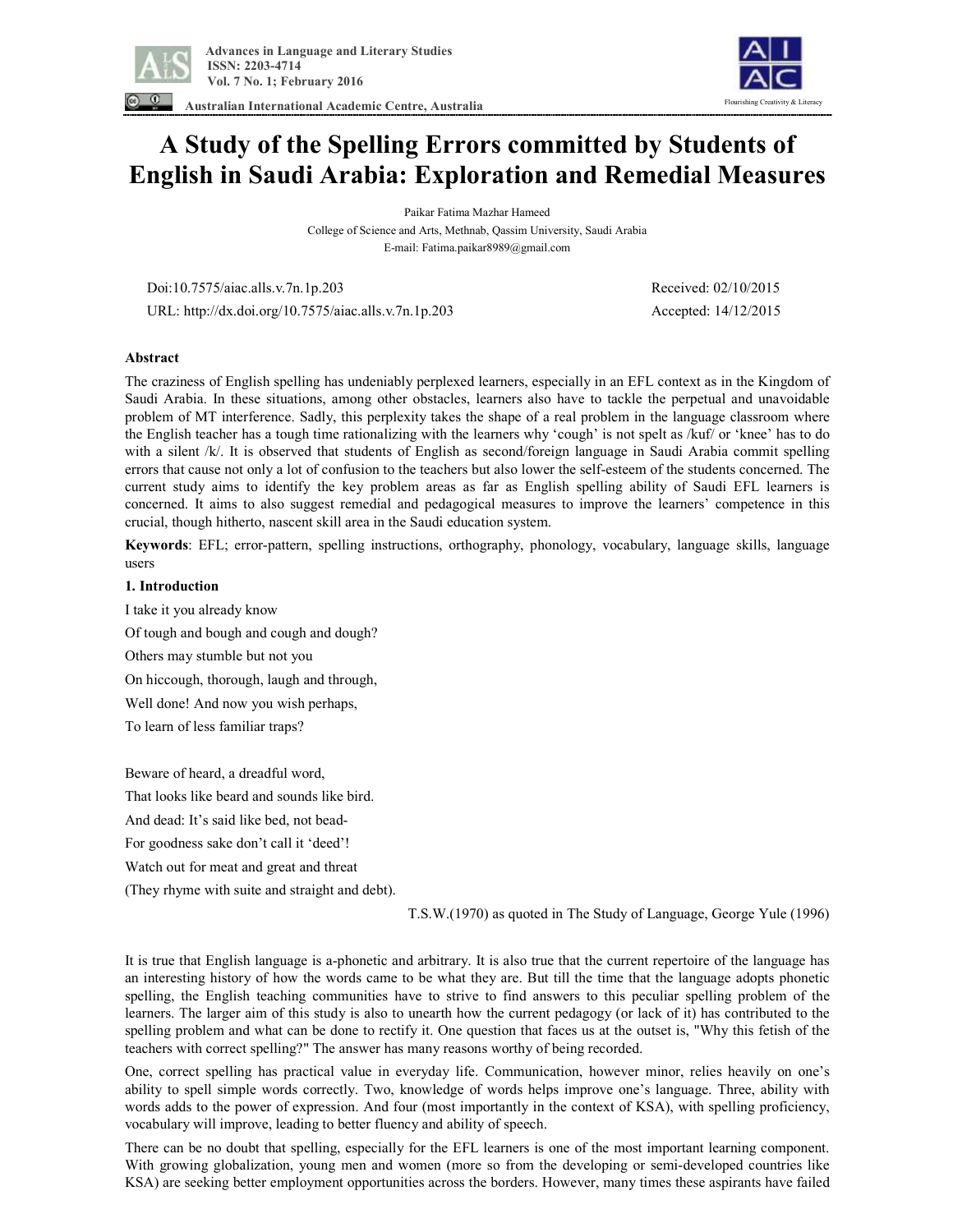to secure the desirable positions because of misspelled words in a letter of application even if they excel in their particular area of specialization. In fact, even some teachers fail to land up their dream jobs abroad because of spelling errors and wrong choice of words. Even in ordinary casual correspondence spelling errors end up showing the user in a poor light and causing a bad impression which may be irreparable for the simple reason that smaller the error in language use, bigger the negative impact. Spelling and pronunciation errors and malapropisms are clearly a sign of ignorance. For these reasons we need to work diligently on helping the EFL learners in KSA perfect their spelling and knowledge of words needed in daily life.

According to Apel and Masterson (2001) and their views reinforced by studies undertaken in this field by Apel, Masterson and Niessen (2004), patterns of errors can be discerned in English spelling by EFL learners. These errors, they say, reflect (i) poor linguistic competence at different levels; (ii) lack of or poor awareness of phonology; (iii) lack of or poor knowledge of orthography; (iv) poor vocabulary; (v) poor knowledge of morphological and semantic relationships; and (vi) poor knowledge or lower level awareness of mental orthographic images. Research made into this area shows that literary skills that are previously acquired while acquiring the first language (L-1) influence word recognition in Second Language learning (L-2). In still another study by Figueredo (2006), it was revealed that similar influence, as stated by others, of first language (L-1) that is previously acquired by the EFL learners, is manifested on spelling skills in L-2 learning.

This study is an attempt to identify the spelling problems of the EFL students and the reasons behind the spelling errors committed by them. The study would further suggest recommendations on remedial measures regarding approach to EFL teaching and other appropriate measures to be taken to improve the situation that would help the students overcome this problem.

## **2. Literature Review**

There have been many studies on the four primary English skills viz. listening, speaking, reading and writing but little has been done in the area of spelling. As English teachers who are sometimes flabbergasted by students' writing that spells Anne Frank's Diary as Anne Frank's Dairy (spelt phonetically!), we cannot dispute the fact that spelling matters, especially in the context of learning a 'foreign language' such as English in KSA.

Abu Seileek (2006) conducted a study to find out the mistakes committed by Jordanian students learning writing English language as second/foreign language. His finding is that most of the EFL Jordanian students face difficulties when they try to write creatively. According to Ibrahem (1978), one of the challenges is with spelling the English words correctly; his view is that learners wrongly spell the words, which result in weird sentences. Abuhamdia (1995) supports and reinforces this opinion and states that in general, EFL teachers at higher education level in Jordan are highly interested in EFL students' writing performance as the teachers expect their students learning to write English to spell words correctly.

Khuwaileh and Shoumali (2000) state that in order to achieve the objectives of teaching EFL in Jordan, the teachers concentrate their effort towards facilitating them with the necessary linguistic skills and use teaching methods needed for advanced writing performance. The authors add that the students face many difficulties when they write, especially in spelling. They cannot express their ideas because they cannot spell words correctly. These researchers note that there is a problem with the Arab students in writing and spelling. In particular, spelling and pronunciation of the words poses a problem for them, because of the difference between Arabic and English accents and related phonetics. They also note that faced with the spelling handicap, the students can neither write well nor speak fluently.

Looking at the larger ESL scene, Cook (1999) investigated the most common types of spelling errors in the written work of learners of English and the four major types of spelling errors that learners of English commonly make. These errors were categorized broadly into four major errors: omission (leaving letters out), substitution (replacing letters with incorrect ones), transposition (reversing the position of letters), and insertion /addition (including extra letters). He also discusses spelling difficulties and suggests three main problems which are single words, pronunciation-based, and spelling correspondence problems. Single word problems come from the fact that English consists of many individual words and so learners have to study some words individually. Pronunciation-based problems occur when learners do not know the English sound system and therefore use the wrong letters. Spelling correspondence problems, Cook argues, are "the most difficult aspects of English spelling for many students". This is true for native speakers of English too – words are harder to spell when the sequence of letters has to be remembered because it does not correspond to the sounds. He highlights four types of spelling errors that learners of English commonly make. These are omissions (leaving letters out), substitutions (replacing letters with incorrect ones), transpositions (reversing the position of letters), and insertion/additions (including extra letters). With specific reference to Arabic, Cook suggests that the most common spelling errors relate to pronunciation and that this is shown through substituted vowels and phonological mistakes.

Arabic learners' problems in English spelling also stem from the differences between the writing systems of Arabic and English (e.g. no capitalisation in Arabic and generally regular correspondence between sounds and letters). These kinds of spelling problems which Arabic speakers have are discussed in more detail in Swan & Smith (1987) and Kharma & Hajjaj (1989). The former, for example, highlight problems Arabic learners of English have with the 'mirror' shaped letters (e.g. p and q) and comment on the difficulties which stem from the fact that Arabic is written from right to left (thus learners may write "crwon" rather than crown, "tow" rather than two). Many researchers have investigated various problems encountered by Arab EFL learners, (e. g. Mourtaga 2004; Abdul Haq 1982; Wahba 1998; Abbad 1988;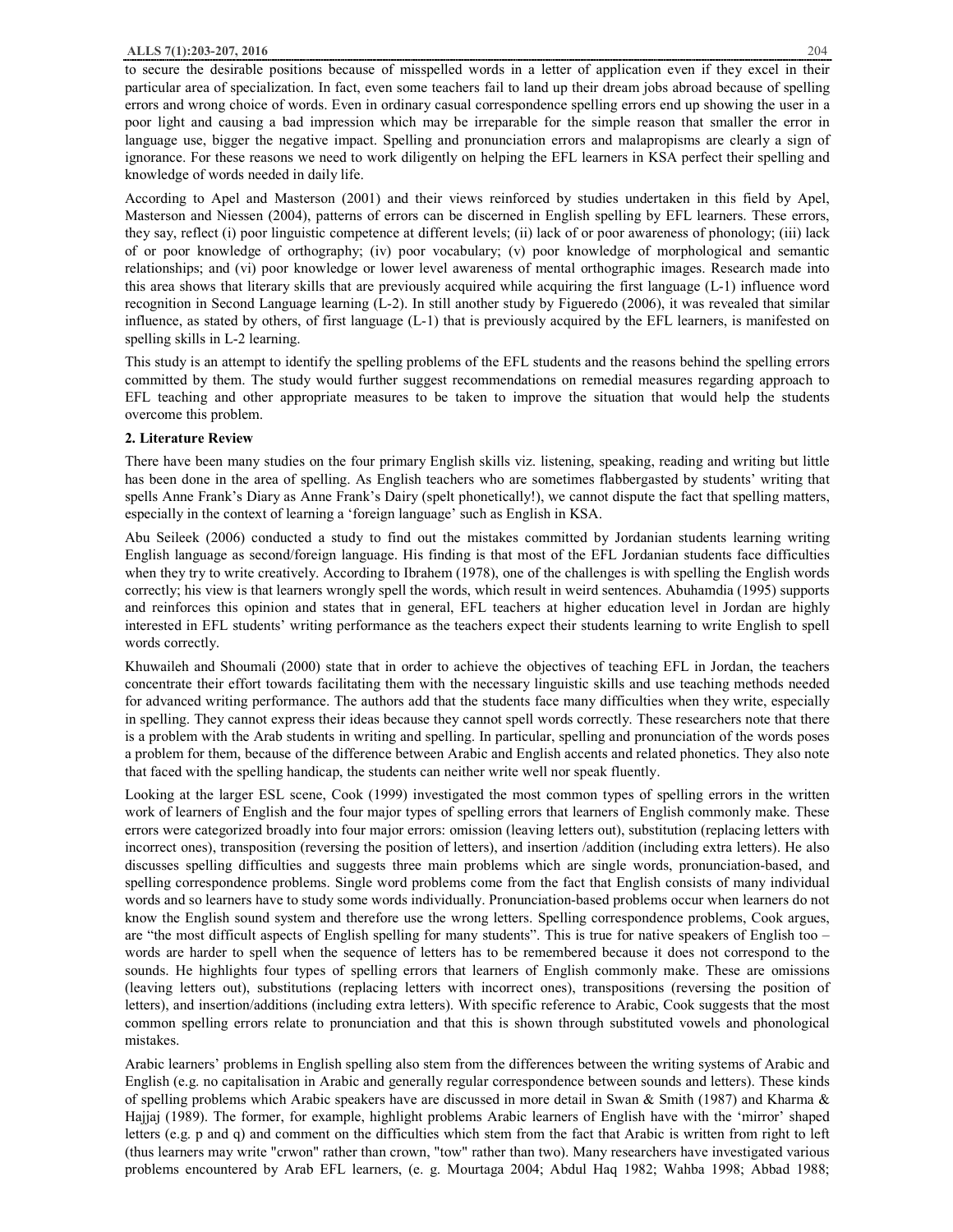#### **ALLS 7(1):203-207, 2016** 205

Rabab'ah 2003). Several studies have been conducted in Arab countries to investigate lexical, phonological, and syntactic errors made by Arab EFL learners (e.g., Abdul Haq 1982; Wahba 1998; Zughoul/Taminian 1984). Furthermore, many researchers such as, Abdul Haq (1982), Wahba (1998), and Abbad (1988), state that Arab learners of English encounter problems in both speaking and writing. But little has been done on spelling problems. This area of study and research is almost ignored at different levels, for example, at the level of curriculum in universities, syllabi, teaching methods, academic activities like spelling competitions in universities, homework, course assignments, dictionary consultation and so on.

Ideally, the goal of a spelling program should be to develop writers and readers who have spelling consciousness and good spelling habits" (Hillerich, 1977). It's easy to judge if a good spelling program is part of an elementary classroom, secondary classroom or a higher secondary classroom. Simply ask, "Are children in this classroom engaged in the spelling process: finding words, inspecting words, mastering words, and developing good spelling habits?" (Gentry, 1995). In 1957, Lado hypothesized that errors in the second language (L2) are caused by the interference of the student's native language. Such errors reflect the student's inability to separate L1 and L2. Odlin (1989), James (1980), Brown (1987) pointed out that students' errors in L2 are caused by several processes. These include transfer, overgeneralization and communication strategies. Transfer refers to the effect of L1 on the learning of L2. In transfer, patterns from L1 are borrowed. Two types of language transfer were identified: negative transfer and positive transfer. In negative transfer (interference) the use of an L1 pattern or rule leads to an error or inappropriate form in L2. Positive transfer occurs when L1 and L2 have the same form. Positive transfer makes L2 learning easier. In Overgeneralization, patterns may be extended from L2 by analogy. Overgeneralization is a process common in both L1 and L2 learning in which the student extends the use of a grammatical rule of linguistic item beyond its accepted uses, generally by making words or structures follow a more regular pattern. A communication strategy is used to express meanings using the words and grammar which are already known (Ellis 1985; Davies,

Criper, & Howatt 1984)

# **3. Objectives of the Study**

Following objectives were outlined at the start of the study:

- (i) To investigate and classify the types of mistakes that Arab students commit in English in Saudi Arabia (at the university level);
- (ii) To prove or disprove the hypothesis that Arab EFL learners face MT interference in their acquisition of English spelling;
- (iii) To suggest remedial measures to tackle the English spelling problems of the Saudi EFL learners to help them attain greater language proficiency.

## **4. Methodology**

The respondents of the study were 26 Arab students of English from the College of Science and Arts, Methnab, Qassim University, Saudi Arabia, 10 of whom from the Intensive Course Programme and the remaining 16 from level 1 ( 8 students) and level 2 ( 8 students). The subjects were administered a dictation of 50 words of which 32 were English words found to be problematic by the researcher in the course of his teaching various levels in the same College. Eight of these had one silent letter. Another eight had consonant clusters. Yet another eight had diphthongs and the remaining eight had homophones. The remaining 18 words bore phonetic spelling. A basic questionnaire to collect demographic data was also requested of them to be filled.

Data was collected during the second semester of the academic session 2014-2015.

## **5. Analysis and observations**

Analysis of the responses collected is as follows:

- 1. Parsing of the words produced show a concentration of errors around diphthongs and silent letter words.
- 2. 93% of the responses (748 productions out of a total of 832 that was the outcome of problem words dictated to the learners) turned out to be incorrect.
- 3. Of the 18 phonetically spelt words, 98% (459 out of 468 responses) were produced correctly. This finding corroborates the hypothesis that Arabic speaking learners of English import the characteristic of the MT (Arabic is written phonetically) on their English learning experience.
- 4. Responses to the problem words characterized by homophones and consonant clusters showed a success rate of 88%, i.e. Only 12% of the responses out of a total of 416 were incorrect: Arabic too has the features of homophony and consonant clusters. Learners applied their knowledge of MT on their EFL experience.

## **6. Conclusion**

Here is a tale cited by Yule: …a restaurant manager who has always had trouble with the spelling of English words places an advertisement for a new SEAGH. You see the advertisement and your confusion leads you to ask how he came to form this unfamiliar word. It's very simple, he says. Take the first sound of the word SURE, the middle sound of the word DEAD, and the final sound of the word LAUGH. You will, of course, recognize that this form conveys the pronunciation usually associated with the word *chef*.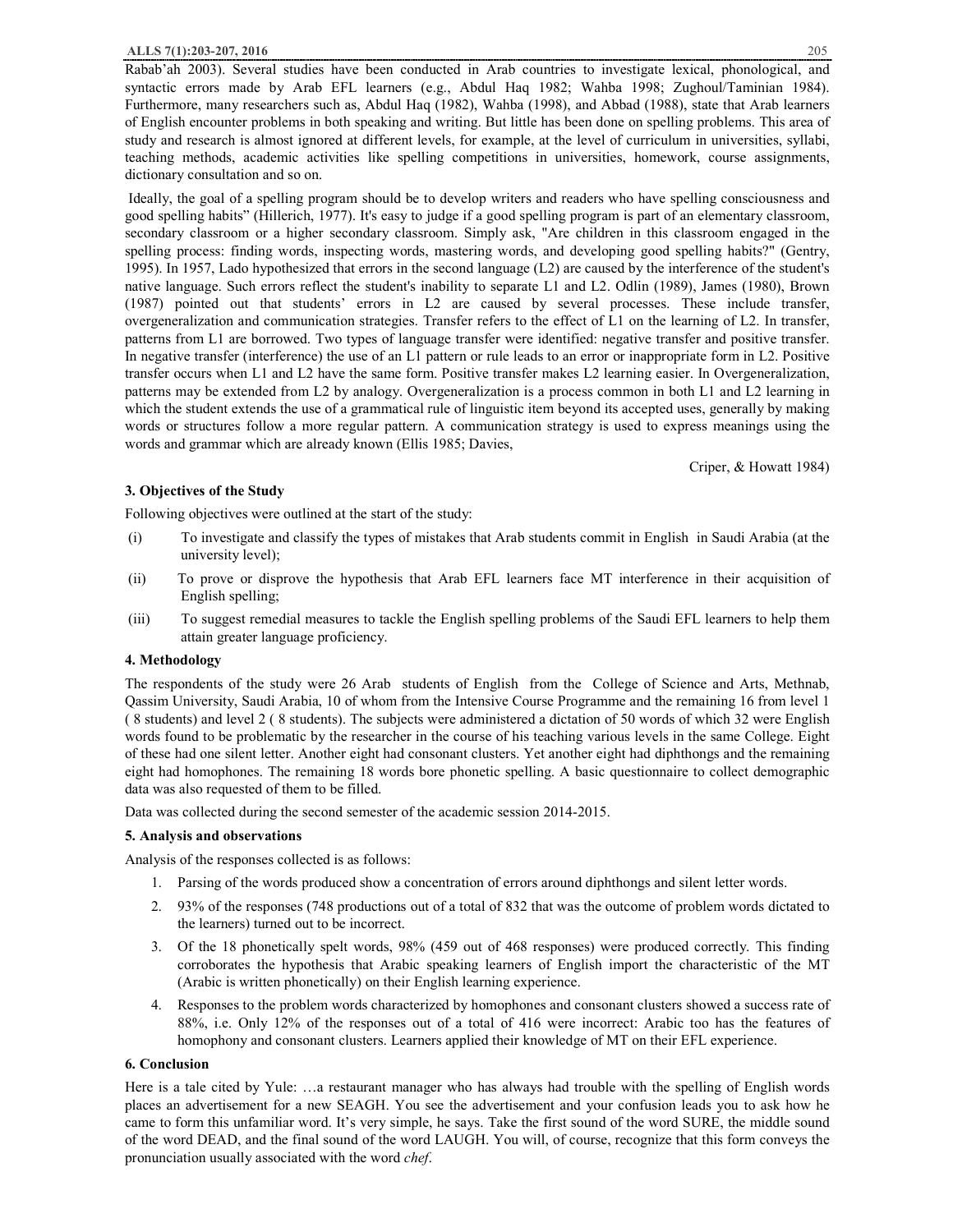#### **ALLS 7(1):203-207, 2016** 206

He says that this unlikely tale may serve as a reminder that the sounds of spoken English do not match up, a lot of time, with letters of written English. This is also the problem dealt by this paper.

English spelling is more complex than Arabic spelling. The English spelling and pronunciation system compared with the Arabic language is different. We may take an example: Arabic is written as it is pronounced, whereas many words in English have silent sounds, and words are multi-syllabic. The students are likely to learn to pronounce the word in the wrong way when their teachers do not pronounce them correctly and where no courses are available containing the rules of spelling, pronunciation, especially in the first levels of study.

The Arab students, in general, have spelling problems because of the differences between English and Arabic sound systems such as, the number and quality of vowels and diphthongs, consonant clusters in word, initial, medial and final positions. The Arabic diacritic system is different from the English language sound system. Further, these learners randomly capitalize word initial letters: Arabic language system does not have any provision of capitalization whether proper nouns or otherwise.

To return to the research questions, we found that this study answered all of the questions. There were four types of spelling errors in students' writing that the students committed: (i) substitution; (ii) omission; (iii) transposition; and (iv) insertion.

The students' perceptions surround their inability to learn English sounds, spellings due also to silent letters in words, and the sentence structure being different from that of Arabic language. They also perceive that there is lack of conducive environment for learning English as teachers also are not equipped with modern teaching tools and IT devices. On being asked to orally sum up their perception of problems with the Saudi education system, the students revealed that the aim is not to learn the language as an educating experience in context to enable students to interact in English, but merely to pass the examinations.

When the teachers' perceptions was sought on the same, we found that their objections relate to the syllabus being outmoded, methods of teaching traditional and lack of modern gadgets and absence of digital system in many cases. The teachers find it difficult at the university level to cope with the deficiency in English because of limited time allotted for the subject and psychological barriers in the grown up students to revert to the basics of the language that they were given at early stage.

*6.1 Recommendations and Suggestions* 

- (i) Students should be rigorously trained in listening skills.
- (ii) The teachers must train the students to 'see' the words and syllables in the mind's eye.

(iii) Extensive use of the dictionary with the aim to help students learn the spelling as well as correct pronunciation of words should be encouraged.

(iv) Time should be allotted to teach phonics and spelling to the EFL learners to reduce the influence of Arabic spelling on English.

(v) Spelling courses should be developed and integrated with the English skills of listening, speaking, reading and writing.

(vi) Word lists and word banks should be assigned to the students to improve their vocabulary.

(vii) Commonly misspelled words should be brought to the notice of students.

(viii) The rules of English spelling should be taught to the learners; the learners should be engaged in language games to help bring clarity of spelling.

(ix) The learners should receive formal instruction in spelling as it is ignored in English courses (in various programmes) at the University level in many parts of the globe.

With these strategies we hope that English spelling errors will decrease and improve language proficiency of the learners. However, further research should be encouraged in the field to unearth the shortcomings, if any, of the recommendations made here.

## **References**

Abdel Jawad, H. S. (1986). A linguistic analysis of spelling errors made by Jordanian university students, Abhath Al Yarmouk , Yarmouk University, 4(1), 19-31

Mitleb, F., Al Haq, F. & Al-Jarrah, R (1997). Production of English Sentence Stress by Yarmouk university majors. Journal of the College of Teachers, AlMustansiriah University (Iraq), 9, 121.

AbiSamra, N. (2003). An analysis of errors in Arabic speakers' English writings (Vol. 6, pp. 2008).

Abuhamdia, Z. A. (1995). Coordination in ESL writing: Is its use culturespecific? Multilingual: Journal of Cross Cultural and Inter-language Communication, 14(1), 25-37. http://dx.doi.org/10.1515/mult.1995.14.1.25

AbuSeileek, A. F. (2006). The Use of word processor for teaching writing in EFL learners in King Saud University. Journal of King Saud University.